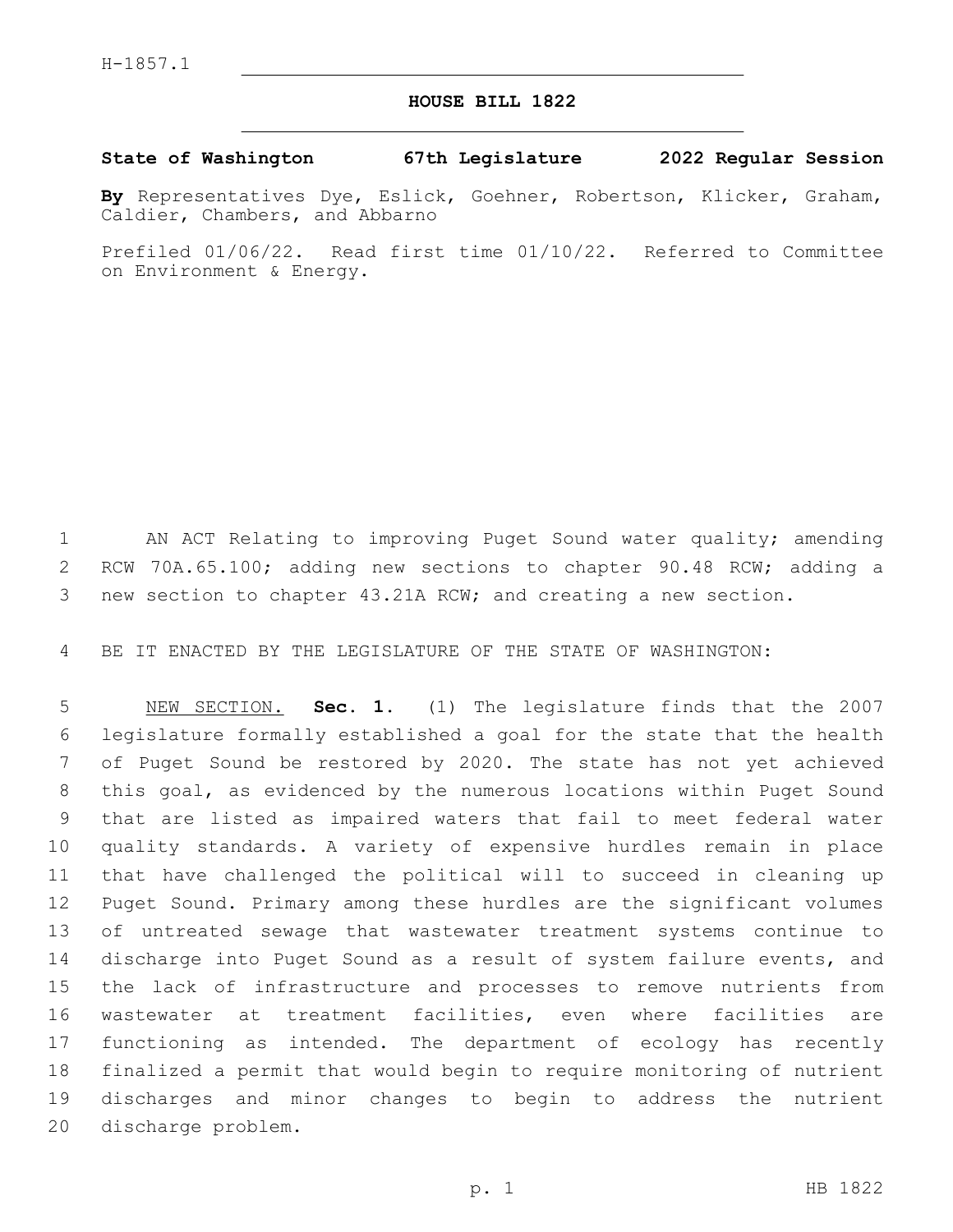(2) Therefore, it is the intent of the legislature to expedite nutrient discharge reduction activities towards the achievement of nutrient-related water quality standards across Puget Sound. Furthermore, in order to ensure that the costs of these water quality improvements do not fall solely on local governments and utility ratepayers, it is the intent of the legislature to prioritize climate commitment act revenues towards nutrient discharge reductions.

 NEW SECTION. **Sec. 2.** A new section is added to chapter 90.48 9 RCW to read as follows:

 (1) Each operator of a municipal wastewater sewerage system that discharges untreated sewage or mixtures of untreated stormwater and sewage into state waters must submit a report to the department by 13 February 1st of each year, covering the discharges from the system during the previous calendar year. The report submitted to the department must identify the location of each discharge, the estimated volume of the discharge, the measured impacts to coliform levels and other water quality metrics from the pollution, and any beach closures or other impacts to recreational uses of state waters 19 resulting from the discharge.

 (2) By July 1st of each year, relying on the reports submitted to the department under subsection (1) of this section, the department must post on its website and submit a report to the appropriate committees of the legislature consistent with RCW 43.01.036 summarizing the impacts of the preceding year's discharges of 25 untreated sewage into Puget Sound.

 NEW SECTION. **Sec. 3.** A new section is added to chapter 43.21A 27 RCW to read as follows:

 (1) The office of Puget Sound water quality is established within the department. The office of Puget Sound water quality has the 30 authority to:

 (a) Provide technical assistance to local governments and other municipal wastewater treatment system operators discharging nutrients into Puget Sound in support of their efforts to reduce nutrient 34 discharges into Puget Sound;

 (b) Identify funding opportunities, including private and federal, state, and local public funds available for use for the 37 purposes of this section;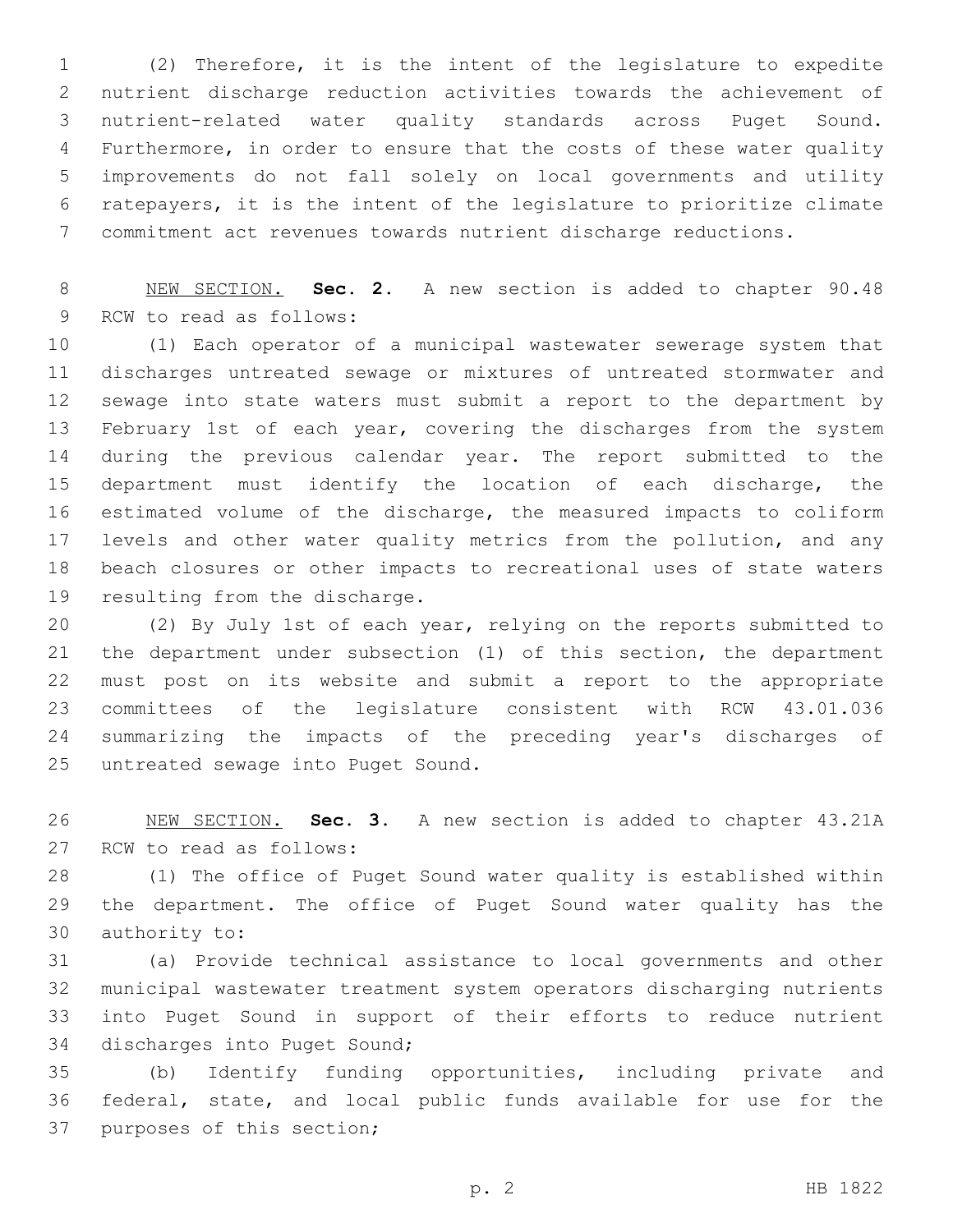(c) Assist municipal wastewater treatment system operators with 2 water quality grant and loan opportunities;

 (d) Take all appropriate steps to seek and apply for federal funds for which the office of Puget Sound water quality is eligible, and other grants, and accept donations, and must deposit these funds in the wastewater nutrient reduction account created in section 5 of 7 this act; and

 (e) Collaborate with the Puget Sound partnership, programs within the department, and other applicable state agencies.

 (2) Each year, the office of Puget Sound water quality is responsible for making grants for municipal wastewater nutrient discharge reduction projects from the amounts deposited into the wastewater nutrient reduction account created in section 5 of this act. The office of Puget Sound water quality must distribute funds in the wastewater nutrient reduction account to fund wastewater nutrient discharge reduction projects proposed by municipal wastewater treatment system operators. To the extent that moneys in the account in a year are not sufficient to fully fund all projects proposed by system operators, the department must distribute funds with 20 prioritization given to projects that are:

 (a) The most cost-effective at reducing nutrients in municipal 22 wastewater discharge; and

 (b) Capable of most expeditiously achieving nutrient reductions 24 in municipal wastewater discharge.

 **Sec. 4.** RCW 70A.65.100 and 2021 c 316 s 12 are each amended to 26 read as follows:

 (1) Except as provided in RCW 70A.65.110, 70A.65.120, and 70A.65.130, the department shall distribute allowances through auctions as provided in this section and in rules adopted by the department to implement these sections. An allowance is not a 31 property right.

 (2)(a) The department shall hold a maximum of four auctions annually, plus any necessary reserve auctions. An auction may include allowances from the annual allowance budget of the current year and allowances from the annual allowance budgets from prior years that remain to be distributed. The department must transmit to the environmental justice council an auction notice at least 60 days prior to each auction, as well as a summary results report and a postauction public proceeds report within 60 days after each auction.

p. 3 HB 1822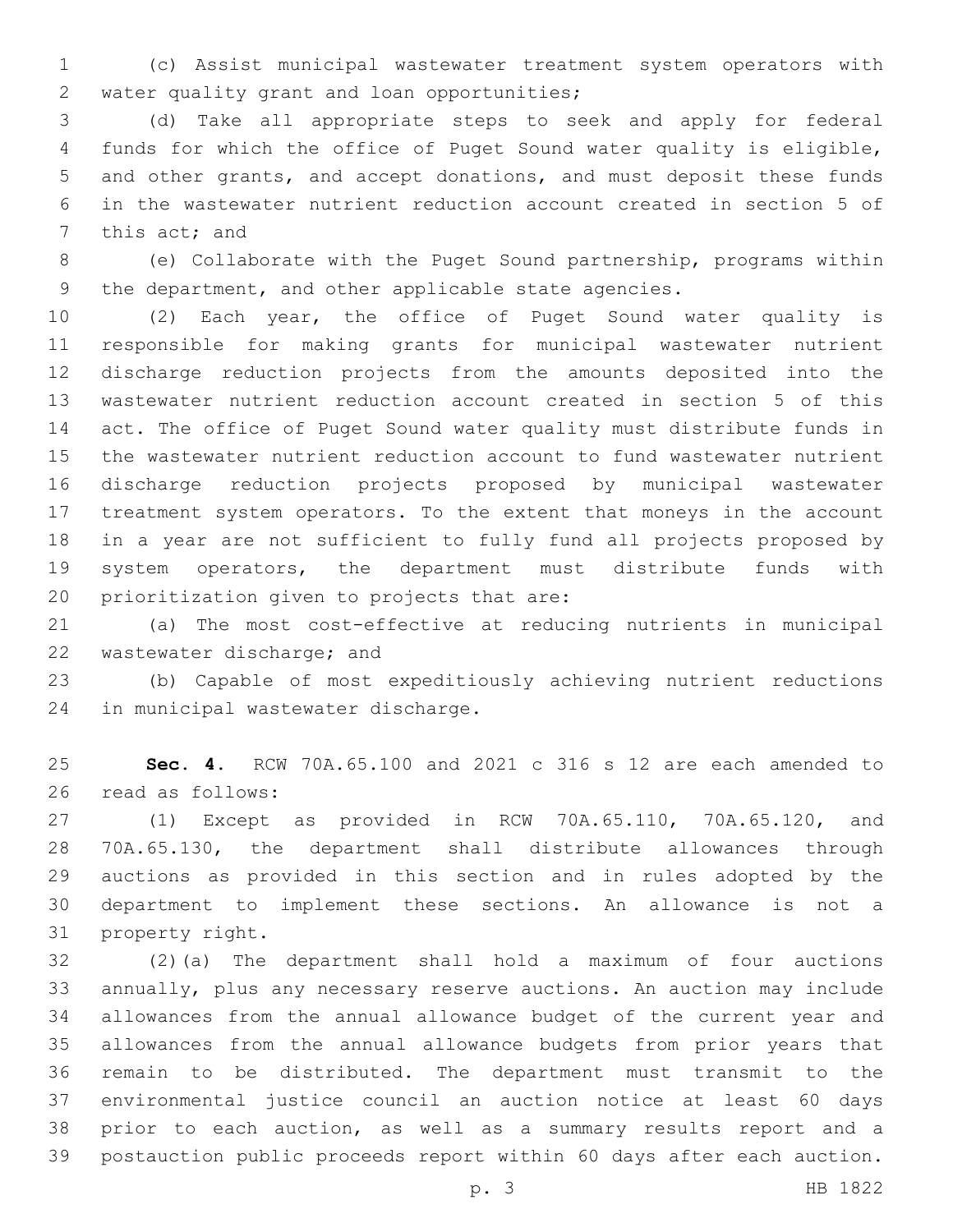The department must communicate the results of the previous calendar year's auctions to the environmental justice council on an annual 3 basis beginning in 2024.

 (b) The department must make future vintage allowances available through parallel auctions at least twice annually in addition to the auctions through which current vintage allowances are exclusively 7 offered under (a) of this subsection.

 (3) The department shall engage a qualified, independent contractor to run the auctions. The department shall also engage a qualified financial services administrator to hold the bid guarantees, evaluate bid guarantees, and inform the department of the value of bid guarantees once the bids are accepted.

 (4) Auctions are open to covered entities, opt-in entities, and general market participants that are registered entities in good standing. The department shall adopt by rule the requirements for a registered entity to register and participate in a given auction.

 (a) Registered entities intending to participate in an auction must submit an application to participate at least 30 days prior to the auction. The application must include the documentation required for review and approval by the department. A registered entity is eligible to participate only after receiving a notice of approval by 22 the department.

 (b) Each registered entity that elects to participate in the auction must have a different representative. Only a representative with an approved auction account is authorized to access the auction platform to submit an application or confirm the intent to bid for the registered entity, submit bids on behalf of the registered entity during the bidding window, or to download reports specific to the 29 auction.

 (5) The department may require a bid guarantee, payable to the financial services administrator, in an amount greater than or equal to the sum of the maximum value of the bids to be submitted by the 33 registered entity.

 (6) To protect the integrity of the auctions, a registered entity or group of registered entities with a direct corporate association are subject to auction purchase and holding limits. The department may impose additional limits if it deems necessary to protect the 38 integrity and functioning of the auctions:

 (a) A covered entity or an opt-in entity may not buy more than 10 40 percent of the allowances offered during a single auction;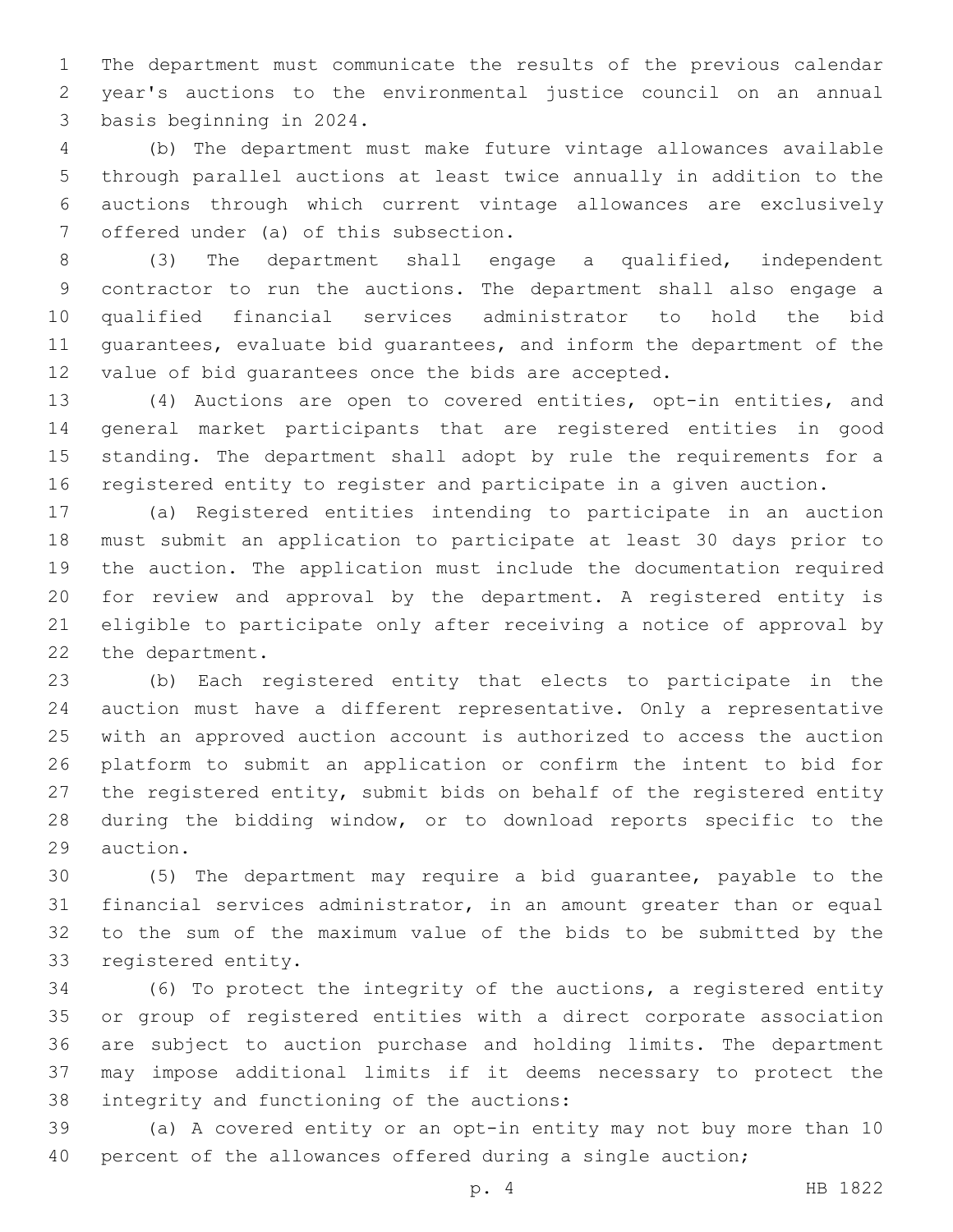(b) A general market participant may not buy more than four percent of the allowances offered during a single auction and may not in aggregate own more than 10 percent of total allowances to be 4 issued in a calendar year;

 (c) No registered entity may buy more than the entity's bid 6 quarantee; and

 (d) No registered entity may buy allowances that would exceed the 8 entity's holding limit at the time of the auction.

 (7)(a) For fiscal year 2023, upon completion and verification of the auction results, the financial services administrator shall notify winning bidders and transfer the auction proceeds to the state 12 treasurer for deposit as follows: (i) ((\$127,341,000)) \$27,341,000 must first be deposited into the carbon emissions reduction account created in RCW 70A.65.240 and \$100,000,000 must first be deposited 15 into the wastewater nutrient reduction account created in section 5 16 of this act; and (ii) the remaining auction proceeds to the climate investment account created in RCW 70A.65.250 and the air quality and health disparities improvement account created in RCW 70A.65.280.

 (b) For fiscal year 2024, upon completion and verification of the auction results, the financial services administrator shall notify winning bidders and transfer the auction proceeds to the state treasurer for deposit as follows: (i) ((\$356,697,000)) \$256,697,000 must first be deposited into the carbon emissions reduction account created in RCW 70A.65.240 and \$100,000,000 must first be deposited into the wastewater nutrient reduction account created in section 5 26 of this act; and (ii) the remaining auction proceeds to the climate investment account created in RCW 70A.65.250 and the air quality and health disparities improvement account created in RCW 70A.65.280.

 (c) For fiscal year 2025, upon completion and verification of the auction results, the financial services administrator shall notify winning bidders and transfer the auction proceeds to the state 32 treasurer for deposit as follows: (i) ((\$366,558,000)) \$266,558,000 must first be deposited into the carbon emissions reduction account created in RCW 70A.65.240 and \$100,000,000 must first be deposited into the wastewater nutrient reduction account created in section 5 36 of this act; and (ii) the remaining auction proceeds to the climate investment account created in RCW 70A.65.250 and the air quality and health disparities improvement account created in RCW 70A.65.280.

 (d) For fiscal years 2026 through 2037, upon completion and verification of the auction results, the financial services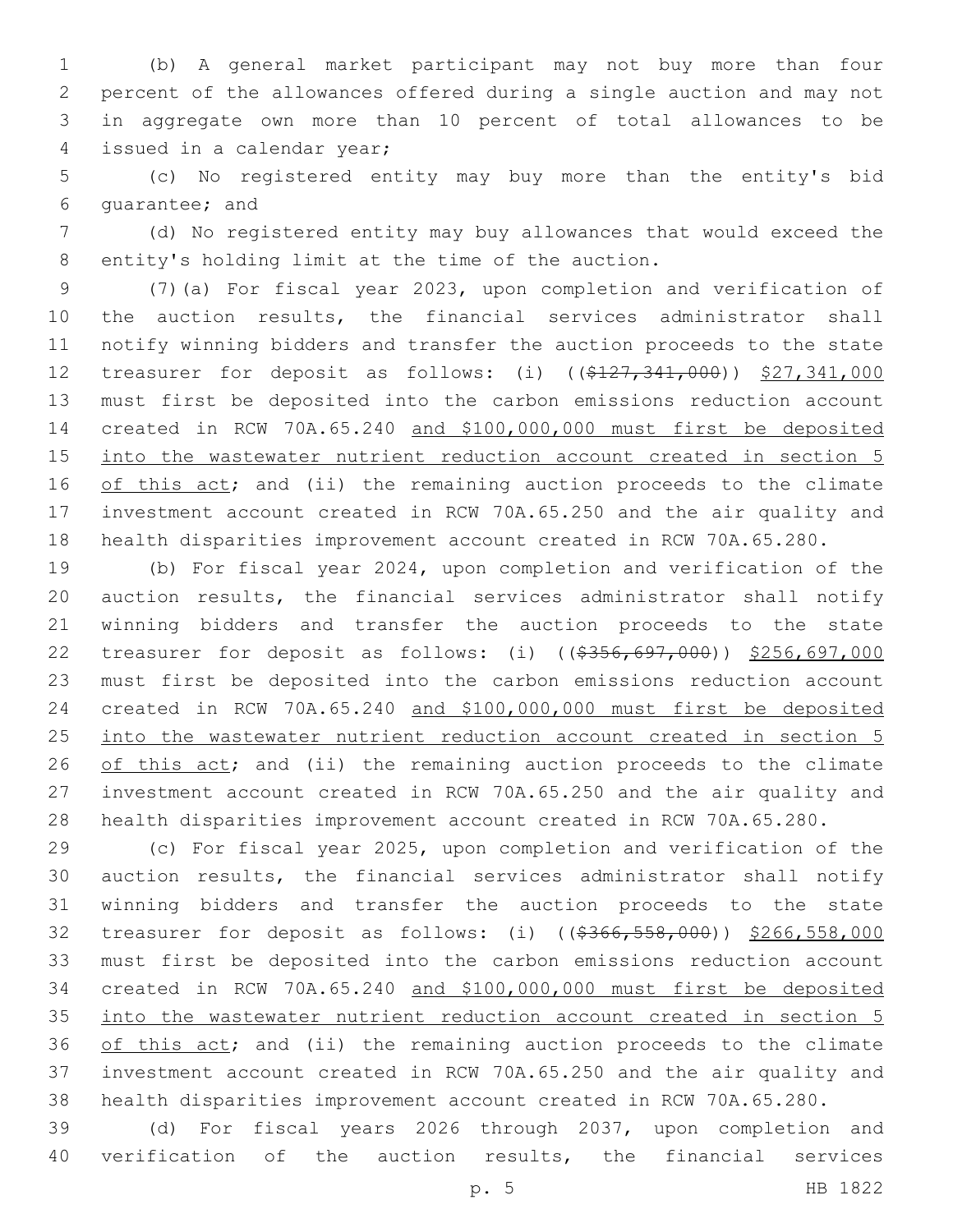administrator shall notify winning bidders and transfer the auction proceeds to the state treasurer for deposit as follows: (i) ((\$359,117,000)) \$259,117,000 per year must first be deposited into the carbon emissions reduction account created in RCW 70A.65.240 and \$100,000,000 must first be deposited into the wastewater nutrient reduction account created in section 5 of this act; and (ii) the remaining auction proceeds to the climate investment account created in RCW 70A.65.250 and the air quality and health disparities 9 improvement account created in RCW 70A.65.280.

 (e) The deposits into the carbon emissions reduction account pursuant to (a) through (d) of this subsection must not exceed \$5,200,000,000 over the first 16 years and any remaining auction proceeds must be deposited into the climate investment account created in RCW 70A.65.250 and the air quality and health disparities 15 improvement account created in RCW 70A.65.280.

16 (f) For fiscal year 2038 and each year thereafter, upon completion and verification of the auction results, the financial services administrator shall notify winning bidders and transfer the auction proceeds to the state treasurer for deposit as follows: (i) 50 percent of the auction proceeds to the carbon emissions reduction account created in RCW 70A.65.240; and (ii) the remaining auction proceeds to the climate investment account created in RCW 70A.65.250 and the air quality and health disparities improvement account 24 created in RCW 70A.65.280.

 (8) The department shall adopt by rule provisions to guard against bidder collusion and minimize the potential for market manipulation. A registered entity may not release or disclose any bidding information including: Intent to participate or refrain from participation; auction approval status; intent to bid; bidding strategy; bid price or bid quantity; or information on the bid guarantee provided to the financial services administrator. The department may cancel or restrict a previously approved auction participation application or reject a new application if the department determines that a registered entity has:

35 (a) Provided false or misleading facts;

 (b) Withheld material information that could influence a decision 37 by the department;

- 
- 38 (c) Violated any part of the auction rules;

(d) Violated registration requirements; or